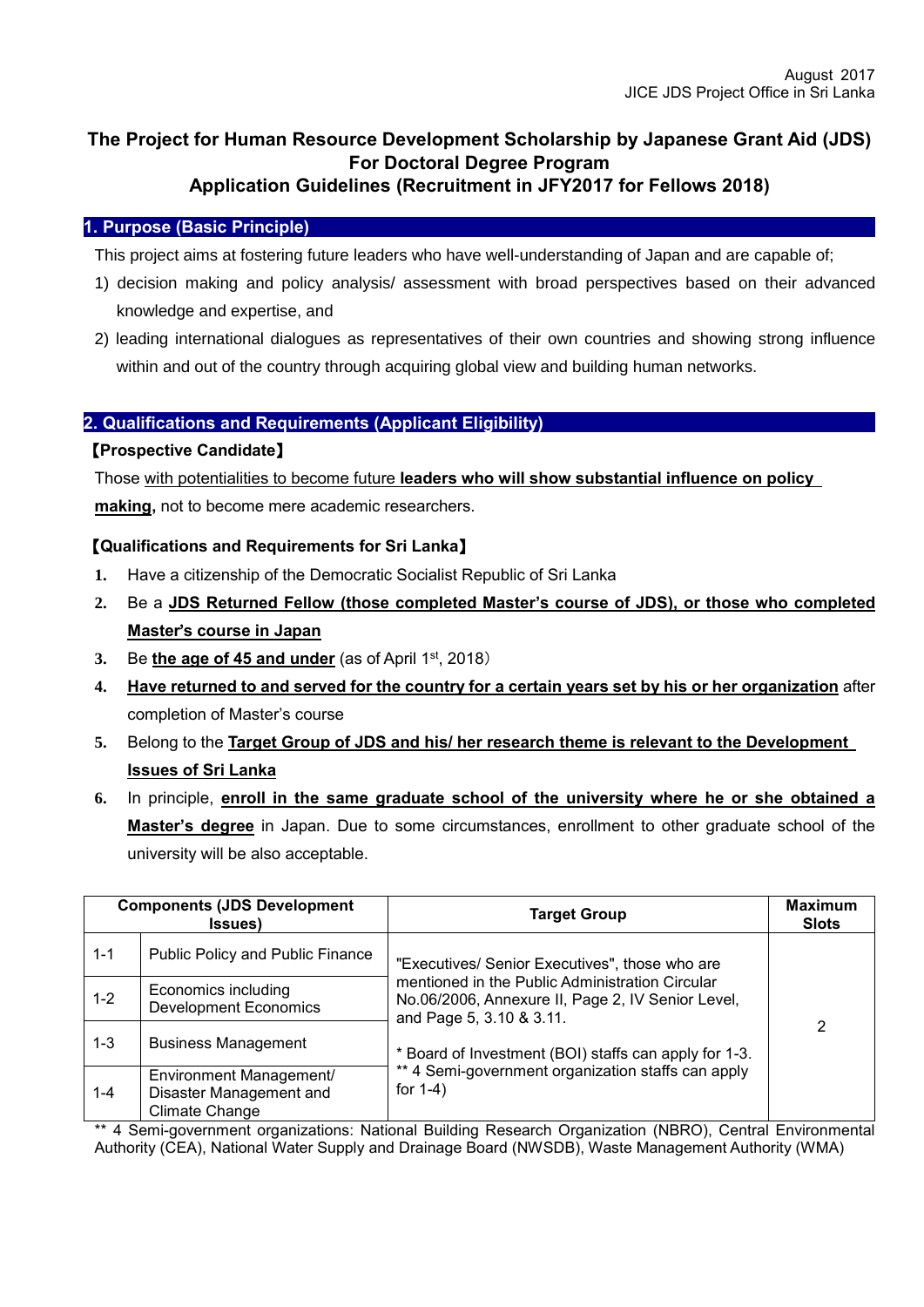## 【**Fixed Requirements for all JDS countries**】

- **1.** Those with proper understanding of the purpose of JDS Project and strong willingness to contribute to the development of their country after completion and return to their country
- **2.** Those with prospect of completing the Doctoral course in 3 years (maximum period: 3 years)
- **3.** Those with recommendation from their workplace (Reference Letter should contain evaluation of applicant's performance at work and relevance of his/her research theme to his/her career.)
- **4.** Those with recommendation from their expected academic adviser of proposed accepting university (Submission of a draft academic guidance outline /supervising plan is desirable)
- **5.** Those satisfy work obligation at current workplace after the completion of master's course and their return to the country (e.g. minimum years of work after return, etc.)
- **6.** Those have not obtained Doctoral degrees overseas under the support of other foreign government scholarship programs. And those who are currently not awarded or not scheduled to receive another scholarship from other foreign donors
- **7.** Those physically and mentally in good health

#### **3. Study Period and Enrollment Time**

- **1.** Study Period: Maximum 3 years
- **2.** Enrollment time: Spring 2018
- \* Tuition fees and allowances will be provided until March 2021.

### 【**Recommended Modality of Study**】

It is recommended that JDS Fellows will stay in Japan up to 2 years for research conducted in Japan and obtain Doctoral degree within 3 years, since it is assumed that leaving current workplace for a long period of time would be difficult for competent civil servants.

#### **Example of recommended modality of study:**

Application will be made with sufficient preparation such as data collection and preliminary preparation for collaborative research with their expected academic advisors. Once admitted, the JDS Fellows will stay and study in Japan for 2 years. During their stay in Japan, they will obtain experiences by presenting at international academic conferences and seminars. During the third year, the Fellows will come back and stay in their home country for work at their own governmental organization. The Fellows will receive remote assistant and guidance by academic advisors and moreover both Fellows and their academic advisors will shuttle between Japan and the fellows' countries. (Travel expenses will be covered within the budget framework.)

#### **4. Recruitment/ Application and Selection**

In addition to recruitment for Master's course of JDS, recruitment and selection for Doctoral course will be conducted as below. The procedures will be revised for the next year and after.

#### **1. Recruitment Period: Middle of August to October 6, 2017**

Announcement and promotion among JDS Returned Fellows and others will be made.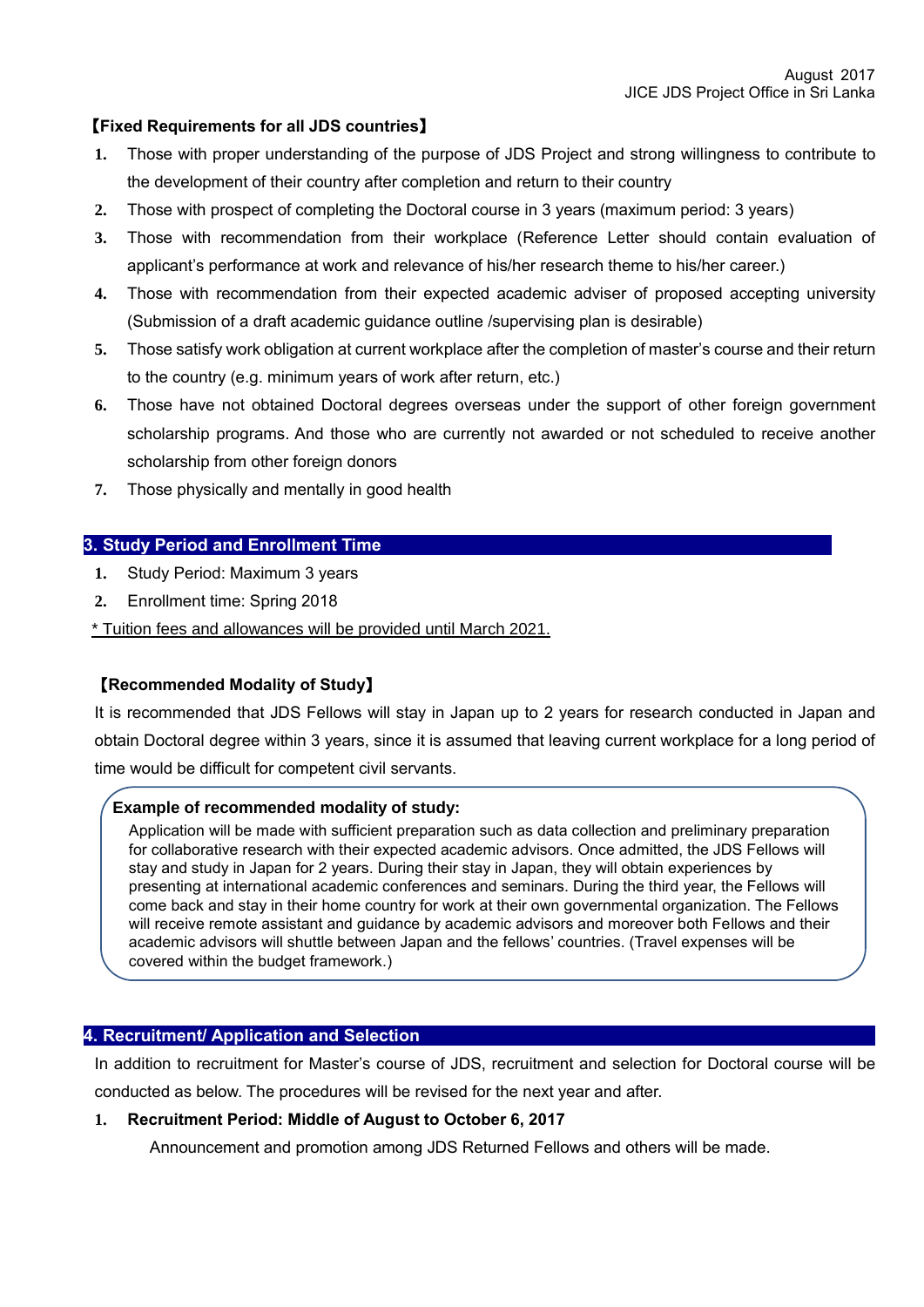## **2. Selection (Interview) by JDS Operating Committee: October 26, 2017**

After the Basic Check of applications, the interviewers appointed by JDS Operating Committee will conduct interview. In case the total number of applications is more than six (triple of the number of slot), document screening by JDS Operating Committee will be conducted before the interview.

## **3. Approval of Candidates by JDS Operating Committee: October 26, 2017**

The number of candidates is up to the maximum number of slot (2).

- **4. Application to Universities: November 2017 to January 2018**
- **5. Screening by Each University: December 2017 to February 2018 \* In principle, no examination will be conducted in Japan. If it is necessary for the university,**

**the preliminary consultation with JICA will be required.**

- **6. Notification of Screening Result by Universities: February 2018**
- **7. Announcement of Successful Candidates by the Operating Committee: February 2018**

## 【**Tentative Schedule from / Application to Enrollment**】

|                         | 2017                |                                   | 2018                           |                     |                                 |  |
|-------------------------|---------------------|-----------------------------------|--------------------------------|---------------------|---------------------------------|--|
| Aug. - Sep              | Oct. - Nov          | Nov. – Dec.                       | Jan. – Feb.                    | Mar.                | Apr.                            |  |
| Call for<br>Application | Selection by<br>O/C | Application for<br>the University | Screening by the<br>University | Arrival in<br>Japan | Enrollment in<br>the University |  |

\*O/C=JDS Operating Committee

## **5. Selection (Evaluation) Criteria**

The JDS Operating Committee will evaluate and select candidates based on the following criteria:

- **1.** Leadership Qualifications
	- **•** Track records of demonstrating leadership
	- Accomplishments and visions to contribute to the development of the country
	- **•** Enthusiasm for future development and growth of the country
	- Achievements at work (e.g. work history, contributions, utilization of outcomes of JDS),
	- Consistency between the career up to the present and the research theme/ future vision in terms of contribution to the policy making and implementation)
- **2.** Relevance of the Research Theme to the Development Issues of the Target Country

Prospect of the achievement of their research towards improvement of the development Issues in their country, etc.

- **3.** Academic Transcripts and Academic Accomplishments in the Master's Course Sufficient academic results, experiences of publishing peer reviewed papers, experiences of presenting at academic conferences/ seminars, etc.
- **4.** Readiness of the Accepting University

Availability of the recommendation letter, evaluation by the expected academic advisor/s, and academic guidance outline, etc.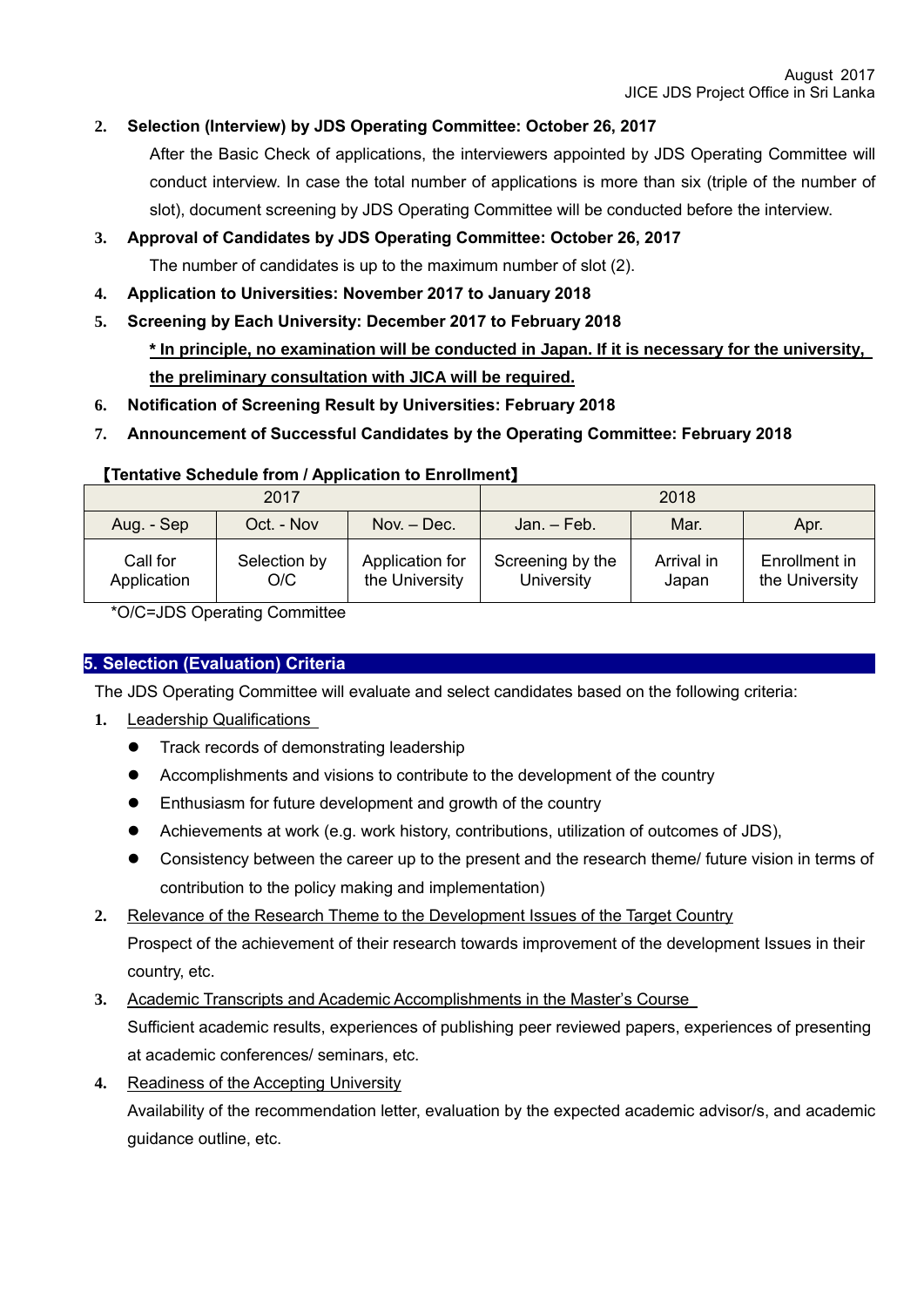#### **6. Award Benefits**

- **1.** The scholarship grant is equivalent to that of MEXT Scholarships for Doctoral course
- **2.** Amount for each allowance is equivalent to that of JDS Master's program.
- **3.** Round-trip airfare to Japan

#### **7. Expenses Paid to the Accepting University**

Application fee, admission fee, tuition fee, and travel costs for the academic advisor/s visiting Fellow's country to assist his or her research will be borne by the JDS Project.

#### **8. Support for the Fellows while in Japan**

Support services for the Fellows in Doctoral courses will be equivalent to those for Master's courses. The implementing agent will provide post-arrival support services including settlement assistance, monitoring, payment of allowances, and emergency assistance.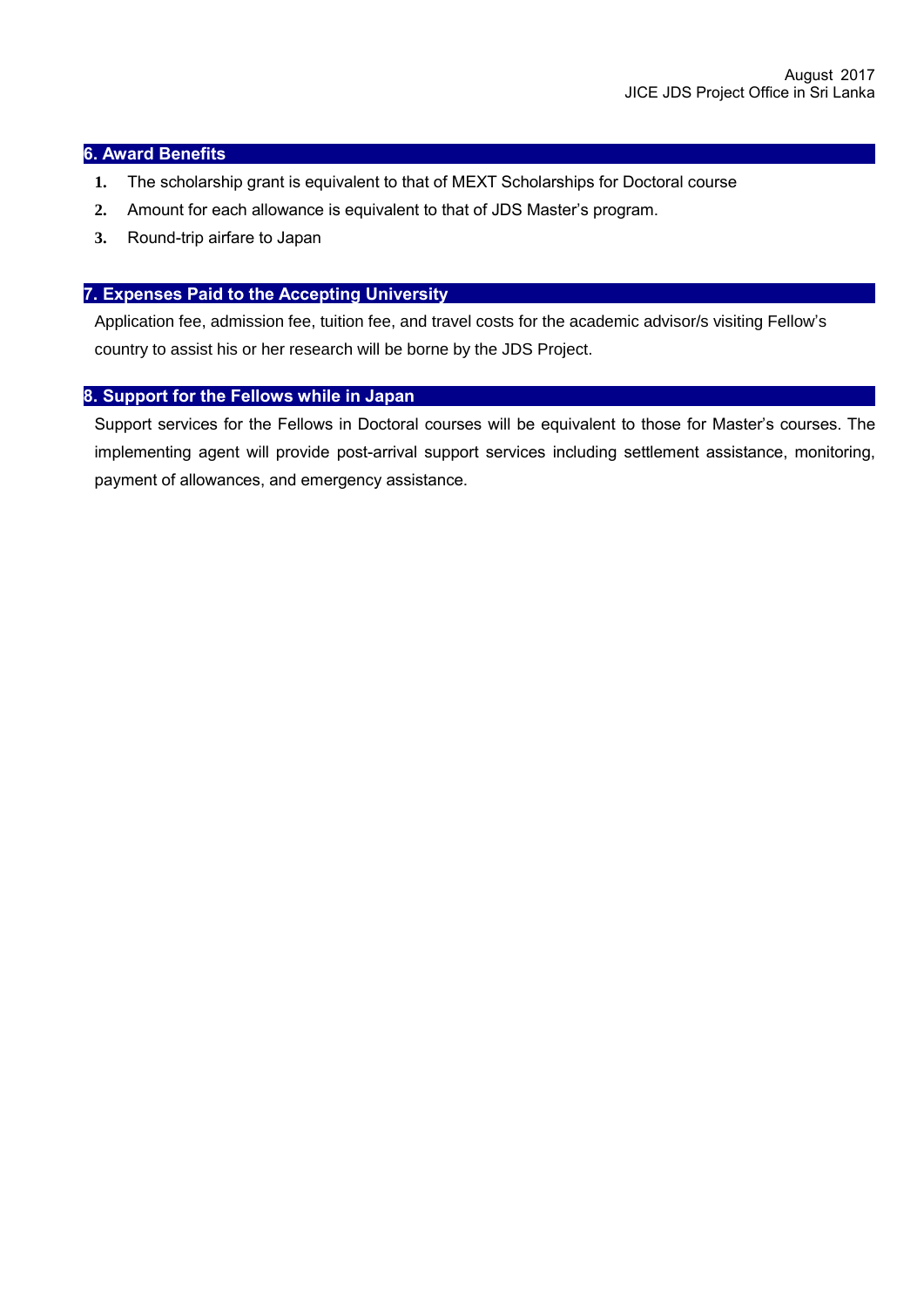## **9. Application Procedures**

#### **1. Application Documents:**

Applicants are required to submit a set of necessary documents in the following manner.

## **1) List of Application Documents**

| <b>Doc</b><br>No.       | <b>Application</b><br><b>Documents</b>                                        |                                                                                                                                                                                                                                                                                                                         | <b>Required number to be submitted</b>        |                            |                                                       |                                |
|-------------------------|-------------------------------------------------------------------------------|-------------------------------------------------------------------------------------------------------------------------------------------------------------------------------------------------------------------------------------------------------------------------------------------------------------------------|-----------------------------------------------|----------------------------|-------------------------------------------------------|--------------------------------|
|                         |                                                                               |                                                                                                                                                                                                                                                                                                                         | <b>JICE</b>                                   |                            | His/ Her<br><b>Ministry or</b><br><b>Organization</b> | <b>ERD</b>                     |
|                         |                                                                               | <b>Remarks</b>                                                                                                                                                                                                                                                                                                          | Original/<br>Certified<br><b>True</b><br>Copy | Copy<br>of the<br>Original | Copy<br>of the<br>Original                            | Copy<br>of the<br>Origin<br>al |
| 1                       | Application Form -<br>with Photo<br>(4cmX3cm)<br>(Use designated<br>form)     | > Attach a photo (taken within the past 3<br>months) to the 1st page of each of the 5<br>sets.<br>> Affix your signature on the lower right-hand<br>corner of EACH PAGE.                                                                                                                                                | 1                                             | $\mathbf{2}$               | 1                                                     |                                |
| $\overline{2}$          | Official certificate of<br>English ability                                    | > Submit a grade certificate from an English<br>Language Ability Test such as TOEFL or<br>IELTS. (Photocopies are acceptable).<br>*Only the Test taken in the two-year period<br>preceding the application deadline is<br>acceptable<br>** If you do not have such test result, please<br>consult with JICE JDS Office. |                                               | 3                          | 1                                                     |                                |
| $\mathbf{3}$            | Official Transcript of<br>Records of Master's<br>degree course                | > Must contain grades for all the credits<br>earned                                                                                                                                                                                                                                                                     | 1                                             |                            |                                                       |                                |
| $\overline{\mathbf{4}}$ | University<br>Certificate/Diploma<br>(Master's degree)                        | $\geq 5$ notarized copies of the original                                                                                                                                                                                                                                                                               | 1                                             | $\mathbf{2}$               | 1                                                     | 1                              |
| $5\phantom{1}$          | Professional<br>Reference Letter<br>Use designated<br>form.)                  | > Must be filled out by the current supervisor<br>> Must be sealed in a legal sized envelope<br>upon submission<br>> Must be written in English.                                                                                                                                                                        | 1                                             |                            |                                                       |                                |
| 6                       | Academic Reference<br>Letter<br>(Use designated<br>from.) form) -<br>academic | $\triangleright$ Must be filled out by the<br>expected<br>academic<br>advisor<br>of<br>the<br>applying<br>university<br>>Must be directly submitted from the<br>supervisor to JICE JDS Office via e-mail.                                                                                                               | 1                                             |                            |                                                       |                                |
| 7                       | Copy of Passport                                                              | > Identification pages only.                                                                                                                                                                                                                                                                                            |                                               | 3                          | 1                                                     |                                |
| 8                       | <b>Employment Record</b>                                                      | > Photocopies of all pages attested by the<br>personnel department<br>> Accompanied with notarized translation in<br>English                                                                                                                                                                                            | 1                                             | $\mathbf 2$                | 1                                                     |                                |
| 9                       | Service Confirmation<br>Letter<br>(Use designated<br>form.                    | $\triangleright$ Copy of the confirmation letter with English<br>translation by sworn translator                                                                                                                                                                                                                        | 1                                             | $\boldsymbol{2}$           | 1                                                     |                                |